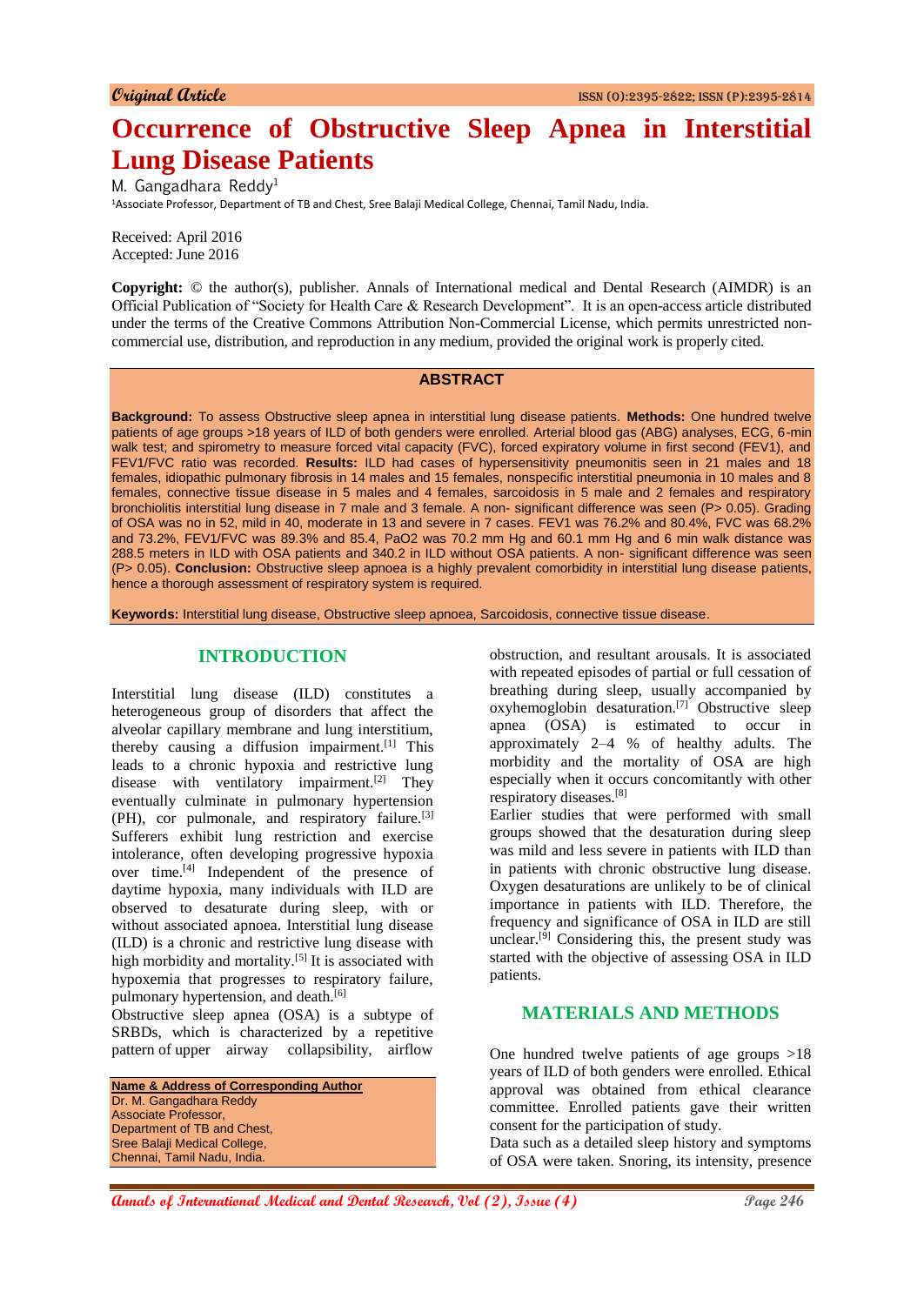# **Reddy; Occurrence of Obstructive Sleep Apnea in Interstitial Lung Disease Patients**

of choking or witnessed breathing pauses, recurrent awakenings from sleep, excessive daytime sleepiness (Epworth Sleepiness Scale score), increased irritability, and lapses in concentration was recorded. Height; weight, BMI, neck, waist, and hip circumferences; and waist/hip ratio was recorded. Complete blood count; fasting sugar glucose, arterial blood gas (ABG) analyses, ECG, 6-min walk test; and spirometry to measure forced vital capacity (FVC), forced expiratory volume in first second (FEV1), and FEV1/FVC ratio was recorded. ESS score, SACS score, APNEIC score, STOP-Bang Scoring Model, and Berlin questionnaire was recorded. The polysomnography (PSG) was also measured. Results of the present study after recording all relevant data were subjected for statistical inferences using chi- square test. The level of significance was significant if p value is below 0.05 and highly significant if it is less than 0.01.

# **RESULTS**

| <b>Table 1:</b> Distribution of interstitial lung disease |      |                             |         |  |  |
|-----------------------------------------------------------|------|-----------------------------|---------|--|--|
| <b>ILD</b>                                                | Male | <b>Female</b>               | P value |  |  |
| Hypersensitivity                                          | 21   | 18                          | >0.05   |  |  |
| pneumonitis                                               |      |                             |         |  |  |
| Idiopathic pulmonary                                      | 14   | 15                          | >0.05   |  |  |
| fibrosis                                                  |      |                             |         |  |  |
| Nonspecific interstitial                                  | 10   | 8                           | >0.05   |  |  |
| pneumonia                                                 |      |                             |         |  |  |
| Connective tissue disease                                 | 5    | 4                           | >0.05   |  |  |
| Sarcoidosis                                               | 5    | $\mathcal{D}_{\mathcal{L}}$ | >0.05   |  |  |
| Respiratory bronchiolitis                                 |      | $\mathcal{R}$               | < 0.05  |  |  |
| interstitial lung disease                                 |      |                             |         |  |  |
| Total                                                     | 62   | 50                          |         |  |  |

| <b>Table 2:</b> Grading of obstructive sleep apnea |               |         |  |  |
|----------------------------------------------------|---------------|---------|--|--|
| Grading                                            | <b>Number</b> | P value |  |  |
| $No(0-5)$                                          | 52            | < 0.05  |  |  |
| Mild $(6-15)$                                      | 40            |         |  |  |
| Moderate $(16-30)$                                 | 13            |         |  |  |
| Severe $(>30)$                                     |               |         |  |  |



ILD had cases of hypersensitivity pneumonitis seen in 21 males and 18 females, idiopathic pulmonary fibrosis in 14 males and 15 females, nonspecific interstitial pneumonia in 10 males and 8 females, connective tissue disease in 5 males and 4 females, sarcoidosis in 5 male and 2 females and respiratory

bronchiolitis interstitial lung disease in 7 male and 3 female. A non- significant difference was seen (P> 0.05) [Table 1].

Grading of OSA was no in 52, mild in 40, moderate in 13 and severe in 7 cases. A significant difference was seen (P< 0.05) [Table 2, Figure 1].

| Table 3: Comparison of various parameters in ILD |                 |                    |         |  |  |  |
|--------------------------------------------------|-----------------|--------------------|---------|--|--|--|
| patients with and without OSA                    |                 |                    |         |  |  |  |
| <b>SDB</b>                                       | <b>ILD</b> with | <b>ILD</b> without | P value |  |  |  |
|                                                  | <b>OSA</b>      | <b>OSA</b>         |         |  |  |  |
| FEV1                                             | 76.2            | 80.4               | >0.05   |  |  |  |
| <b>FVC</b>                                       | 68.2            | 73.2               | >0.05   |  |  |  |
| FEV1/FVC                                         | 89.3            | 85.4               | >0.05   |  |  |  |
| $PaO2$ (mm $Hg$ )                                | 70.2            | 60.1               | >0.05   |  |  |  |
| 6 min walk                                       | 288.5           | 340.2              | >0.05   |  |  |  |
| distance (meters)                                |                 |                    |         |  |  |  |

FEV1 was 76.2% and 80.4%, FVC was 68.2% and 73.2%, FEV1/FVC was 89.3% and 85.4, PaO2 was 70.2 mm Hg and 60.1 mm Hg and 6 min walk distance was 288.5 meters in ILD with OSA patients and 340.2 in ILD without OSA patients. A non- significant difference was seen (P> 0.05) [Table 3].

## **DISCUSSION**

Interstitial lung diseases (ILDs) are a group of heterogeneous disorders characterised by varying degrees of fibrosis and inflammation of lung parenchyma. Overall incidence and prevalence (per 100,000 population/year) of ILD has been observed to be 31.5, 80.9 in males and 26.1 and 67.2 in females, respectively. ILDs are also common in India with regional variation. $[10]$  Due to chronic nature of ILD, these patients often have associated co-morbidities that add to the symptom burden and affect the quality of-life (QoL) of these patients. These include gastro-oesophageal reflux, pulmonary hypertension, cor pulmonale and depression.<sup>[11]</sup> Recent evidence has shown that obstructive sleep apnoea (OSA) has also been associated with ILD. Obstructive sleep apnoea is a type of sleep disordered breathing characterised by repeated episodes of apnoea and hypopnoea during sleep due to narrowing or occlusion of the upper airway.[12] The present study was started with the objective of assessing OSA in ILD patients.

Our study comprised of 112 patients with ILD in which 62 were males and 50 were females. Pihtili et al, [13] analyzed the relationship between polysomnography (PSG) findings and pulmonary function, disease severity, parenchymal involvement, and Epworth Sleepiness Scale (ESS) scores in ILD patients. The disease severity was assessed using an index consisting of body mass index (BMI), carbon monoxide diffusion capacity, the Modified Medical Research Council dyspnea scale, and the 6-min walking distance. All of the patients had lung function, chest X-ray, PSG, ESS

**Annals of International Medical and Dental Research, Vol (2), Issue (4)** Page 247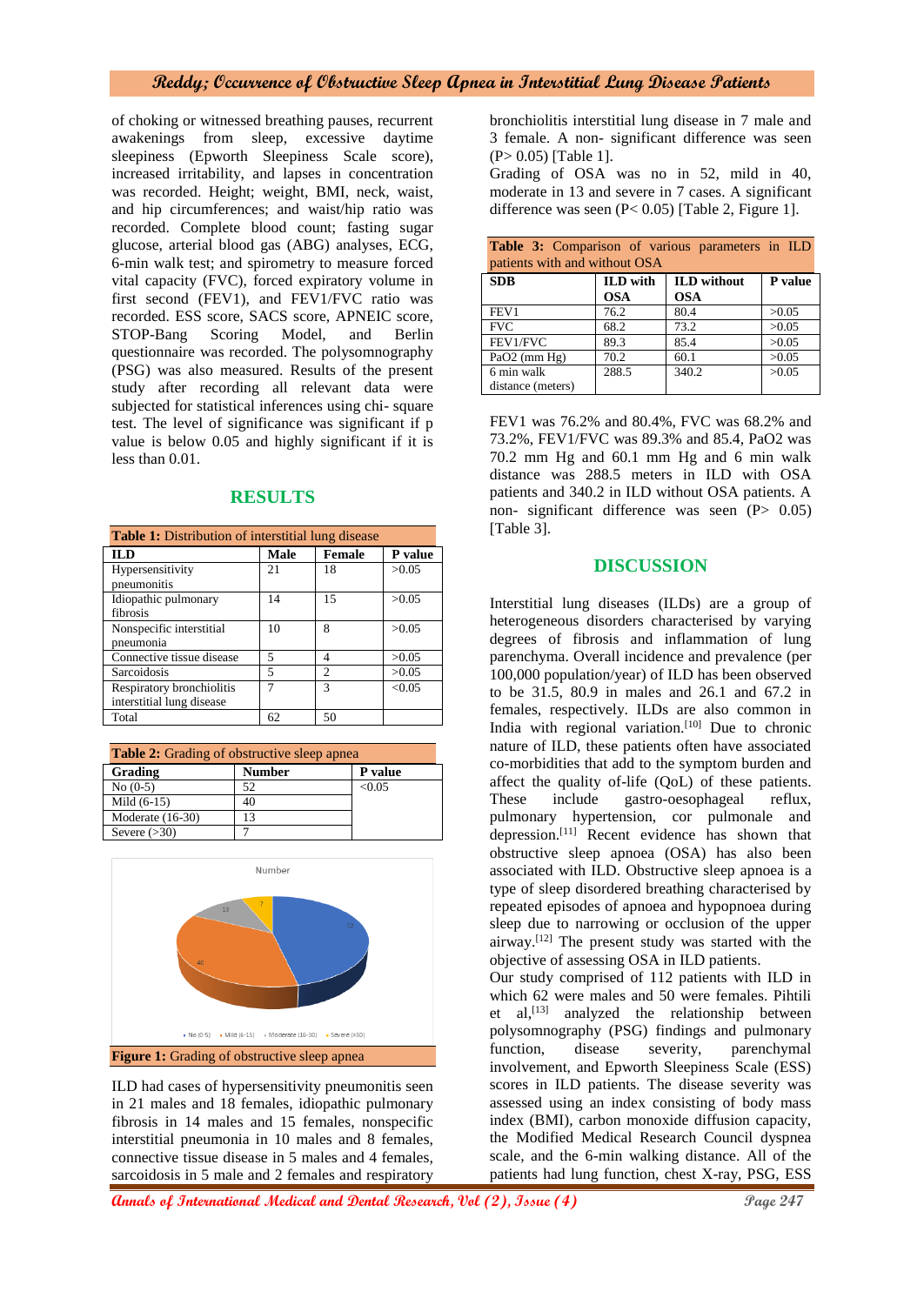## **Reddy; Occurrence of Obstructive Sleep Apnea in Interstitial Lung Disease Patients**

scoring, and an upper airway examination. Of 62 patients, 50 patients comprised the study group (14 male, 36 female; mean age  $54 \pm 12.35$  years, mean BMI 25.9  $\pm$  3.44 kg/m(2) with diagnoses of idiopathic pulmonary fibrosis (IPF;  $n = 17$ ), stage II-III sarcoidosis ( $n = 15$ ), or scleroderma ( $n = 18$ ). The frequency of OSA was 68 %. The mean apneahypopnea index (AHI) was  $11.4 \pm 12.5$ . OSA was more common in IPF patients ( $p = 0.009$ ). The frequency of rapid eye movement-related sleep apnea was 52.9 %. The frequency of OSA was higher in patients with a disease severity index  $\geq$ 3  $(p = 0.04)$ . The oxygen desaturation index and the AHI were higher in patients with diffuse radiological involvement ( $p = 0.007$  and  $p = 0.043$ , respectively).

Hypothesis for the development of OSA in ILD is the ventilatory control system instability that results in over-sensitive/over-responsiveness of the chemoreceptor circuits involving medulla leading to hypocapnia.[14] The low partial pressure of carbon dioxide (PaCO2) level results in apnoea and this cycle repeats as the centre attempts for homeostasis. Intermittent hypoxaemia in ILD may be an explanation for over-stimulation of chemo responsiveness and ventilatory control instability. Apart from the development of OSA in ILD patients, a recent study20 has also proposed OSA to be a risk factor for ILD. Cyclic hypoxia reoxygenation with intermittent breathing and cyclic alveolar deformation in OSA are the proposed mechanisms for the development of  $ILD.$ [15]

We observed that ILD consisted of pneumonitis seen in 21 males and 18 females, idiopathic pulmonary fibrosis in 14 males and 15 females, nonspecific interstitial pneumonia in 10 males and 8 females, connective tissue disease in 5 males and 4 females, sarcoidosis in 5 male and 2 females and respiratory bronchiolitis interstitial lung disease in 7 male and 3 female. Aydogdu et al, [16] included different diagnoses of ILD such as IPF (n=18), sarcoidosis (n=7), and other interstitial lung diseases (n=12) in small numbers, and they reported an OSA diagnosis rate of 64.8 % in ILD patients and also compared the PSG findings from patients with IPF and a mixed group of different ILDs. There were only seven patients with sarcoidosis in their population, but there were no patients with scleroderma. They did not find any differences in the PSG data between IPF and the other diagnoses.

We observed that Grading of OSA was no in 52, mild in 40, moderate in 13 and severe in 7 cases. FEV1 was 76.2% and 80.4%, FVC was 68.2% and 73.2%, FEV1/FVC was 89.3% and 85.4, PaO2 was 70.2 mm Hg and 60.1 mm Hg and 6 min walk distance was 288.5 meters in ILD with OSA patients and 340.2 in ILD without OSA patients. Krishnan et al,<sup>[17]</sup> reported excessive daytime sleepiness and worse sleep efficiency in IPF patients. However, they did not confirm this finding by PSG.

## **CONCLUSION**

It was seen that Obstructive sleep apnoea is a highly prevalent comorbidity in interstitial lung disease patients, hence a thorough assessment of respiratory system is required.

## **REFERENCES**

- 1. Mermigkis C, Chapman J, Golish J, Mermigkis D, Budur K, Kopanakis A, et al. Sleep-related breathing disorders in patients with idiopathic pulmonary fibrosis. Lung 2007;185:173–8.
- 2. Lancaster LH, Mason WR, Parnell JA, Rice TW, Loyd JE, Milstone AP, et al. Obstructive sleep apnea is common in idiopathic pulmonary fibrosis. Chest 2009;136:772–8.
- 3. Kolilekas L, Manali E, Vlami KA, Lyberopoulos P, Triantafillidou C, Kagouridis K, et al. Sleep oxygen desaturation predicts survival in idiopathic pulmonary fibrosis. J Clin Sleep Med 2013;9:593–601.
- 4. Raghu G, Collard HR, Egan JJ, Martinez FJ, Behr J, Brown KK, et al. An official ATS/ERS/JRS/ALAT statement: idiopathic pulmonary fibrosis: evidencebased guidelines for diagnosis and management. Am J Respir Crit Care Med 2011;183:788–824.
- 5. Travis WD, Costabel U, Hansell DM, King TE, Lynch DA, Nicholson AG, et al. An official American Thoracic Society/European Respiratory Society statement: Update of the international multidisciplinary classification of the idiopathic interstitial pneumonias. Am J Respir Crit Care Med 2013;188:733–48.
- 6. American Thoracic Society. Standardization of spirometry, 1994 update. Am J Respir Crit Care Med 1995;152:1107–36.
- 7. ATS Committee on Proficiency Standards for Clinical Pulmonary Function Laboratories. ATS statement: guidelines for the six-minute walk test. Am J Respir Crit Care Med 2002;166:111–7.
- 8. Mermigkis C, Chapman J, Golish J, Mermigkis D, Budur K, Kopanakis A, et al. Sleep-related breathing disorders in patients with idiopathic pulmonary fibrosis. Lung. 2007;185:173–8.
- 9. Lancaster LH, Mason WR, Parnell JA, Rice TW, Loyd JE, Milstone AP, et al. Obstructive sleep apnea is common in idiopathic pulmonary fibrosis. Chest. 2009;136:772–8.
- 10. Pitsiou G, Bagalas V, Boutou A, Stanopoulos I, Argyropoulou-Pataka P. Should we routinely screen patients with idiopathic pulmonary fibrosis for nocturnal hypoxemia? Sleep Breath. 2013;17:447–8.
- 11. Trakada G, Nikolaou E, Pouli A, Tsiamita M, Spiropoulos K. Endothelin-1 levels in interstitial lung disease patients during sleep. Sleep Breath. 2003;7:111– 8.
- 12. Agarwal S, Richardson B, Krishnan V, Schneider H, Collop NA, Danoff SK. Interstitial lung disease and sleep: What is known? Sleep Med. 2009;10:947–51.
- 13. Pihtili A, Bingol Z, Kiyan E, Cuhadaroglu C, Issever H, Gulbaran Z. Obstructive sleep apnea is common in patients with interstitial lung disease. Sleep and Breathing. 2013;17(4):1281-8.